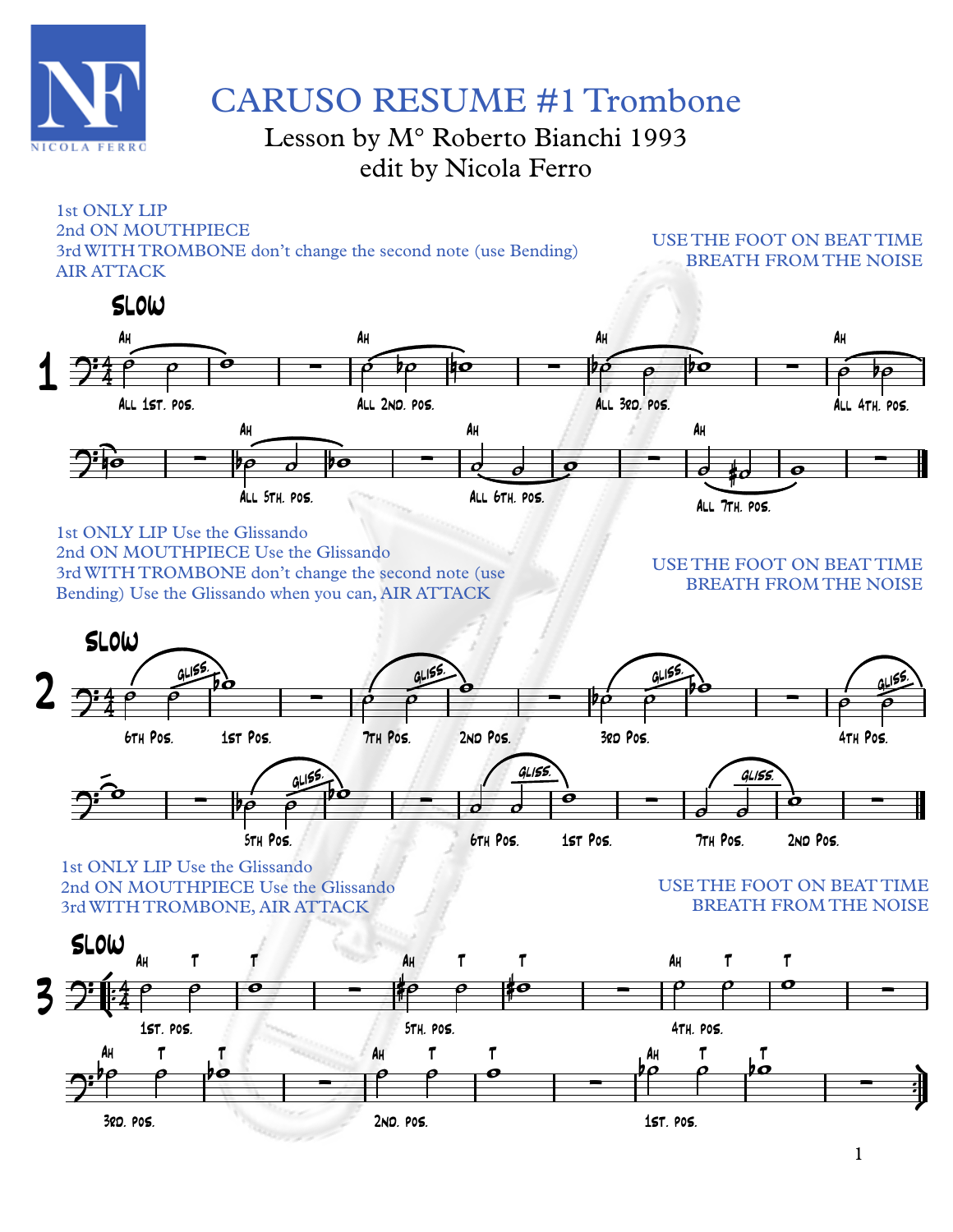

### USE THE FOOT ON BEAT TIME BREATH FROM THE NOISE

2nd ON MOUTHPIECE 3rd WITH TROMBONE don't change the second note (use Bending) AIR ATTACK









1st ONLY LIP

USE THE FOOT ON BEAT TIME BREATH FROM THE NOISE

∑







∑

Continue end you can on the Key of B flat major - Stop for 20 seconds, then continue end you can, then play E Natual low one "FF Dynamic" long and other E Natual low "PP Dynamic" long.

∑